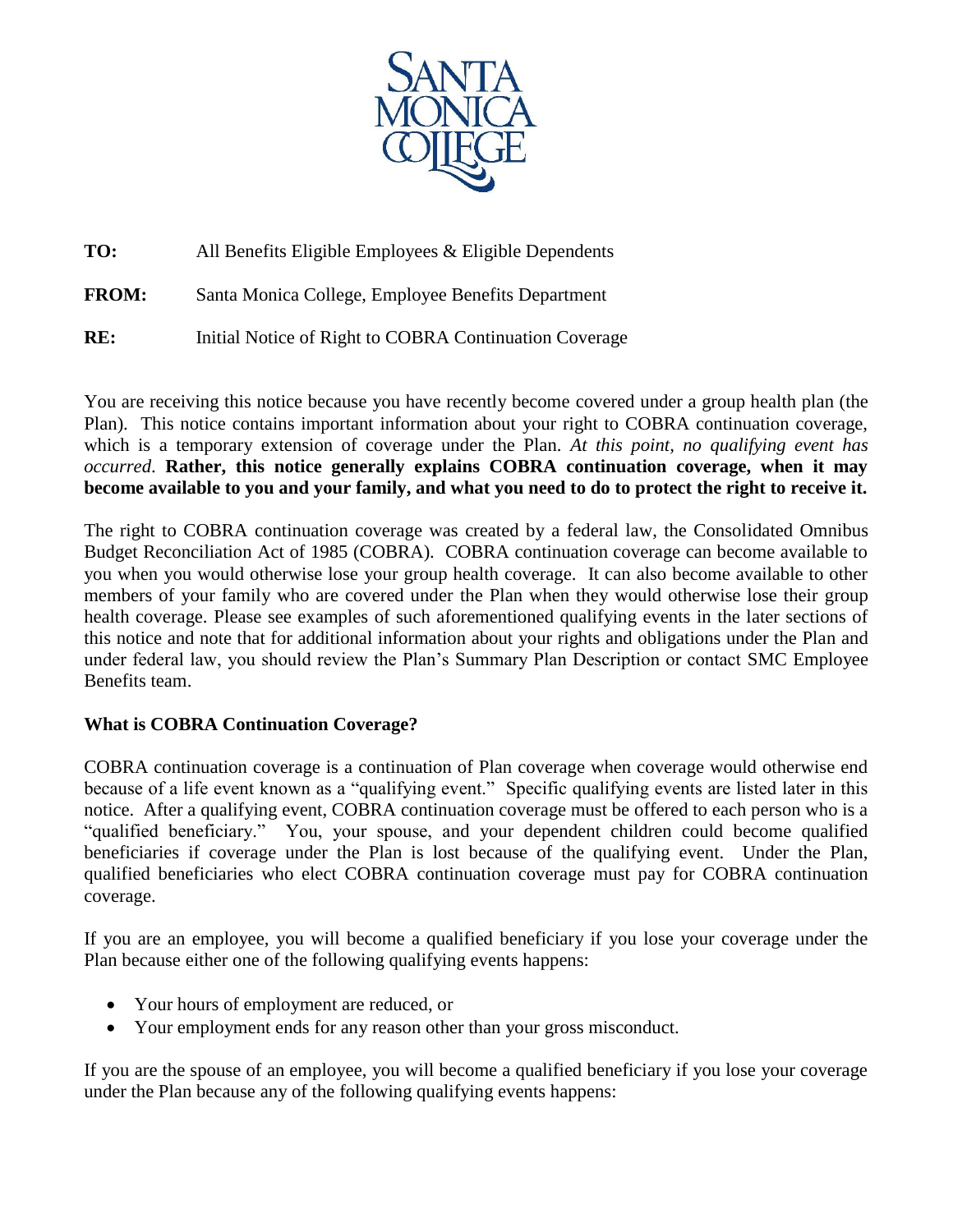- Your spouse dies;
- Your spouse's hours of employment are reduced;
- Your spouse's employment ends for any reason other than his or her gross misconduct;
- Your spouse becomes entitled to Medicare benefits (under Part A, Part B, or both); or
- You become divorced or legally separated from your spouse.

Your dependent children will become qualified beneficiaries if they lose coverage under the Plan because any of the following qualifying events happens:

- The parent-employee dies;
- The parent-employee's hours of employment are reduced;
- The parent-employee's employment ends for any reason other than his or her gross misconduct;
- The parent-employee becomes entitled to Medicare benefits (Part A, Part B, or both);
- The parents become divorced or legally separated; or
- The child stops being eligible for coverage under the plan as a "dependent child."

# **When is COBRA Coverage Available?**

The Plan will offer COBRA continuation coverage to qualified beneficiaries only after the Plan Administrator has been notified that a qualifying event has occurred. When the qualifying event is the end of employment or reduction of hours of employment, death of the employee, or the employee's becoming entitled to Medicare benefits (under Part A, Part B, or both), the employer must notify the Plan Administrator of the qualifying event.

## **You Must Give Notice of Some Qualifying Events**

**For the other qualifying events (divorce or legal separation of the employee and spouse or a dependent child's losing eligibility for coverage as a dependent child), you must notify the Plan Administrator within 60 days after the qualifying event occurs. You must provide this notice to the Employee Benefits department, along with proof of the qualifying event, if applicable (i.e. divorce decree).**

## **How is COBRA Coverage Provided?**

Once the Plan Administrator receives notice that a qualifying event has occurred, COBRA continuation coverage will be offered to each of the qualified beneficiaries. Each qualified beneficiary will have an independent right to elect COBRA continuation coverage. Covered employees may elect COBRA continuation coverage on behalf of their spouses, and parents may elect COBRA continuation coverage on behalf of their children.

COBRA continuation coverage is a temporary continuation of coverage. When the qualifying event is the death of the employee, the employee's becoming entitled to Medicare benefits (under Part A, Part B, or both), your divorce or legal separation, or a dependent child's losing eligibility as a dependent child, COBRA continuation coverage lasts for up to a total of 36 months. When the qualifying event is the end of employment or reduction of the employee's hours of employment, and the employee became entitled to Medicare benefits less than 18 months before the qualifying event, COBRA continuation coverage for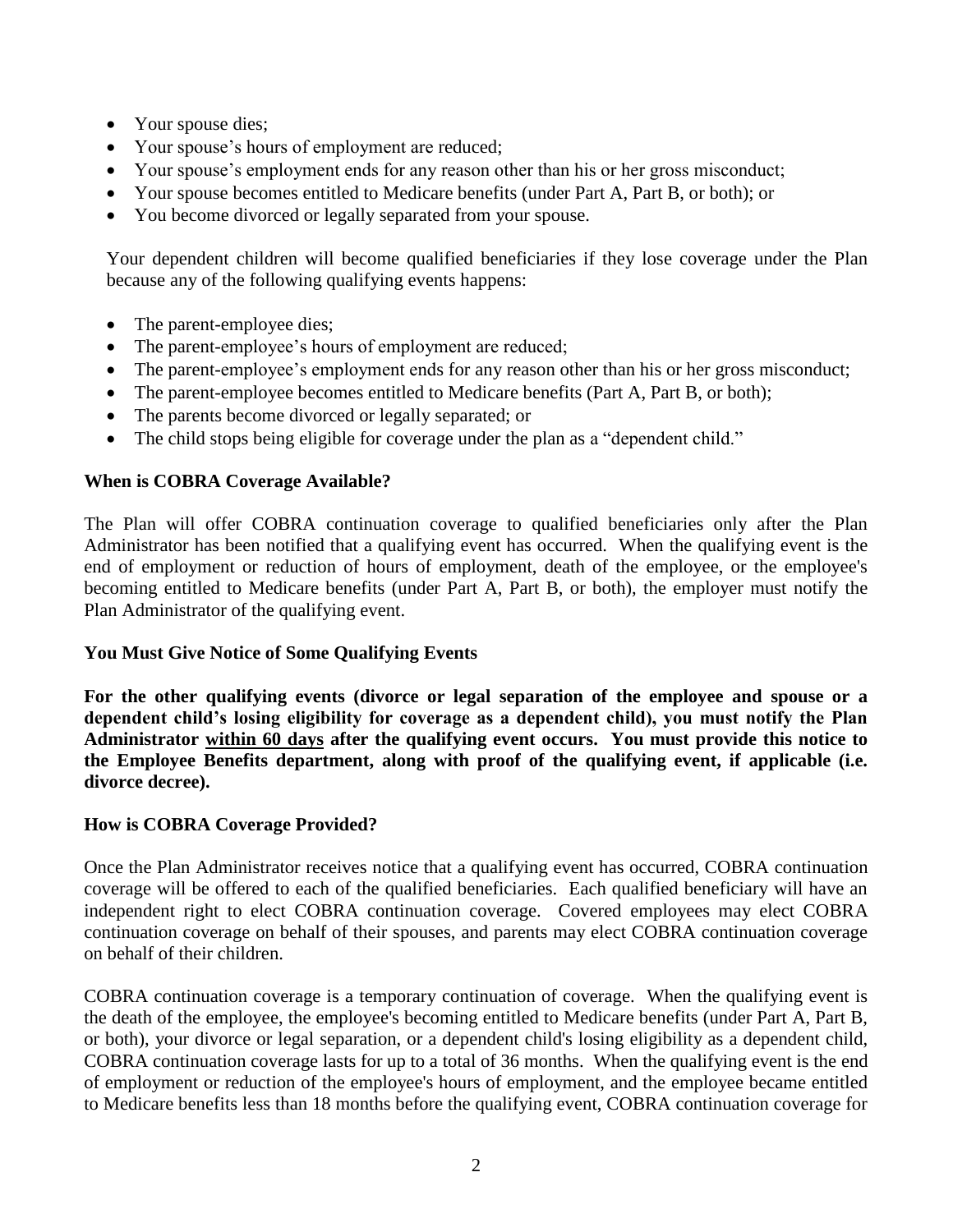qualified beneficiaries other than the employee lasts until 36 months after the date of Medicare entitlement. For example, if a covered employee becomes entitled to Medicare 8 months before the date on which his employment terminates, COBRA continuation coverage for his spouse and children can last up to 36 months after the date of Medicare entitlement, which is equal to 28 months after the date of the qualifying event (36 months minus 8 months). Otherwise, when the qualifying event is the end of employment or reduction of the employee's hours of employment, COBRA continuation coverage generally lasts for only up to a total of 18 months. There are two ways in which this 18-month period of COBRA continuation coverage can be extended.

### *Disability extension of 18-month period of continuation coverage*

If you or anyone in your family covered under the Plan is determined by the Social Security Administration to be disabled and you notify the Plan Administrator in a timely fashion, you and your entire family may be entitled to receive up to an additional 11 months of COBRA continuation coverage, for a total maximum of 29 months. The disability would have to have started at some time before the 60th day of COBRA continuation coverage and must last at least until the end of the 18 month period of continuation coverage

### *Second qualifying event extension of 18-month period of continuation coverage*

If your family experiences another qualifying event while receiving 18 months of COBRA continuation coverage, the spouse and dependent children in your family can get up to 18 additional months of COBRA continuation coverage, for a maximum of 36 months, if notice of the second qualifying event is properly given to the Plan. This extension may be available to the spouse and any dependent children receiving continuation coverage if the employee or former employee dies, becomes entitled to Medicare benefits (under Part A, Part B, or both), or gets divorced or legally separated, or if the dependent child stops being eligible under the Plan as a dependent child, but only if the event would have caused the spouse or dependent child to lose coverage under the Plan had the first qualifying event not occurred.

### **Additional Continuation Coverage**

Additionally, California Assembly Bill (AB) 1401permits specified individuals who begin continuation coverage on or after January 1, 2003 and who subsequently exhaust all available Federal COBRA continuation coverage, the opportunity to extend their coverage tern up to 36 months, regardless of the nature of the initial COBRA qualifying event. The provisions became effective September 1, 2003.

### **If You Have Questions**

Questions concerning your Plan or your COBRA continuation coverage rights should be addressed to the contact or contacts identified below. For more information about your rights under ERISA, including COBRA, the Health Insurance Portability and Accountability Act (HIPAA), and other laws affecting group health plans, contact the nearest Regional or District Office of the U.S. Department of Labor's Employee Benefits Security Administration (EBSA) in your area or visit the EBSA website at www.dol.gov/ebsa. (Addresses and phone numbers of Regional and District EBSA Offices are available through EBSA's website.)